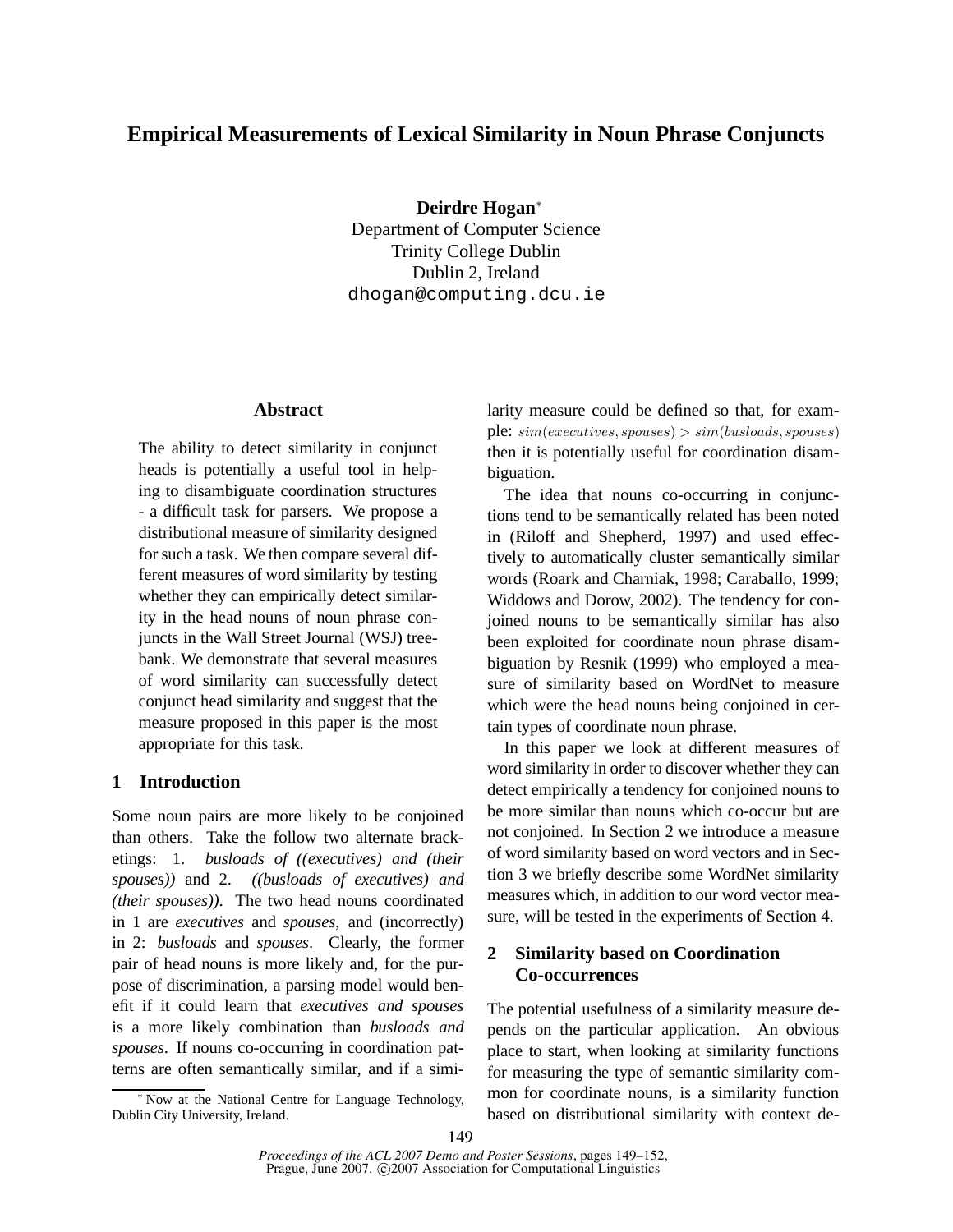fined in terms of coordination patterns. Our measure of similarity is based on noun co-occurrence information, extracted from conjunctions and lists. We collected co-occurrence data on 82, 579 distinct word types from the BNC and the WSJ treebank.

We extracted all noun pairs from the BNC which occurred in a pattern of the form: *noun cc noun*<sup>1</sup> , as well as lists of any number of nouns separated by commas and ending in *cc noun*. Each noun in the list is linked with every other noun in the list. Thus for a list:  $n_1$ ,  $n_2$ , and  $n_3$ , there will be co-occurrences between words  $n_1$  and  $n_2$ , between  $n_1$  and  $n_3$  and between  $n_2$  and  $n_3$ . To the BNC data we added all head noun pairs from the WSJ (sections 02 to 21) that occurred together in a coordinate noun phrase.<sup>2</sup>

From the co-occurrence data we constructed word vectors. Every dimension of a word vector represents another word type and the values of the components of the vector, the term weights, are derived from the coordinate word co-occurrence counts. We used dampened co-occurrence counts, of the form:  $1 + log(count)$ , as the term weights for the word vectors. To measure the similarity of two words,  $w_1$ and  $w_2$ , we calculate the cosine of the angle between the two word vectors,  $\vec{w}_1$  and  $\vec{w}_2$ .

#### **3 WordNet-Based Similarity Measures**

We also examine the following measures of semantic similarity which are WordNet-based.<sup>3</sup> Wu and Palmer (1994) propose a measure of similarity of two concepts  $c_1$  and  $c_2$  based on the depth of concepts in the WordNet hierarchy. Similarity is measured from the depth of the most specific node dominating both  $c_1$  and  $c_2$ , (their lowest common subsumer), and normalised by the depths of  $c_1$  and  $c_2$ . In (Resnik, 1995) concepts in WordNet are augmented by corpus statistics and an informationtheoretic measure of semantic similarity is calculated. Similarity of two concepts is measured

by the information content of their lowest common subsumer in the *is-a* hierarchy of WordNet. Both Jiang and Conrath (1997) and Lin (1998) propose extentions of Resnik's measure. Leacock and Chodorow (1998)'s measure takes into account the path length between two concepts, which is scaled by the depth of the hierarchy in which they reside. In (Hirst and St-Onge, 1998) similarity is based on path length as well as the number of changes in the direction in the path. In (Banerjee and Pedersen, 2003) semantic relatedness between two concepts is based on the number of shared words in their WordNet definitions (glosses). The gloss of a particular concept is extended to include the glosses of other concepts to which it is related in the WordNet hierarchy. Finally, Patwardhan and Pederson (2006) build on previous work on second-order co-occurrence vectors (Schütze, 1998) by constructing second-order co-occurrence vectors from Word-Net glosses, where, as in (Banerjee and Pedersen, 2003), the gloss of a concept is extended so that it includes the gloss of concepts to which it is directly related in WordNet.

#### **4 Experiments**

We selected two sets of data from sections 00, 01, 22 and 24 of the WSJ treebank. The first consists of all nouns pairs which make up the head words of two conjuncts in coordinate noun phrases (again not including coordinate NPBs). We found 601 such coordinate noun pairs. The second data set consists of 601 word pairs which were selected at random from all head-modifier pairs where both head and modifier words are nouns and are *not* coordinated. We tested the 9 different measures of word similarity just described on each data set in order to see if a significant difference could be detected between the similarity scores for the coordinate words sample and non-coordinate words sample.

Initially both the coordinate and non-coordinate pair samples each contained 601 word pairs. However, before running the experiments we removed all pairs where the words in the pair were identical. This is because identical words occur more often in coordinate head words than in other lexical dependencies (there were 43 pairs with identical words in the coordination set, compared to 3 such pairs in the

<sup>&</sup>lt;sup>1</sup>It would be preferable to ensure that the pairs extracted are unambiguously conjoined heads. We leave this to future work.

<sup>&</sup>lt;sup>2</sup>We did not include coordinate head nouns from base noun phrases (NPB) (i.e. noun phrases that do not dominate other noun phrases) because the underspecified annotation of NPBs in the WSJ means that the conjoined head nouns can not always be easily identified.

<sup>&</sup>lt;sup>3</sup>All of the WordNet-based similarity measure experiments, as well as a random similarity measure, were carried out with the WordNet::Similarity package, http://search.cpan.org/dist/WordNet-Similarity.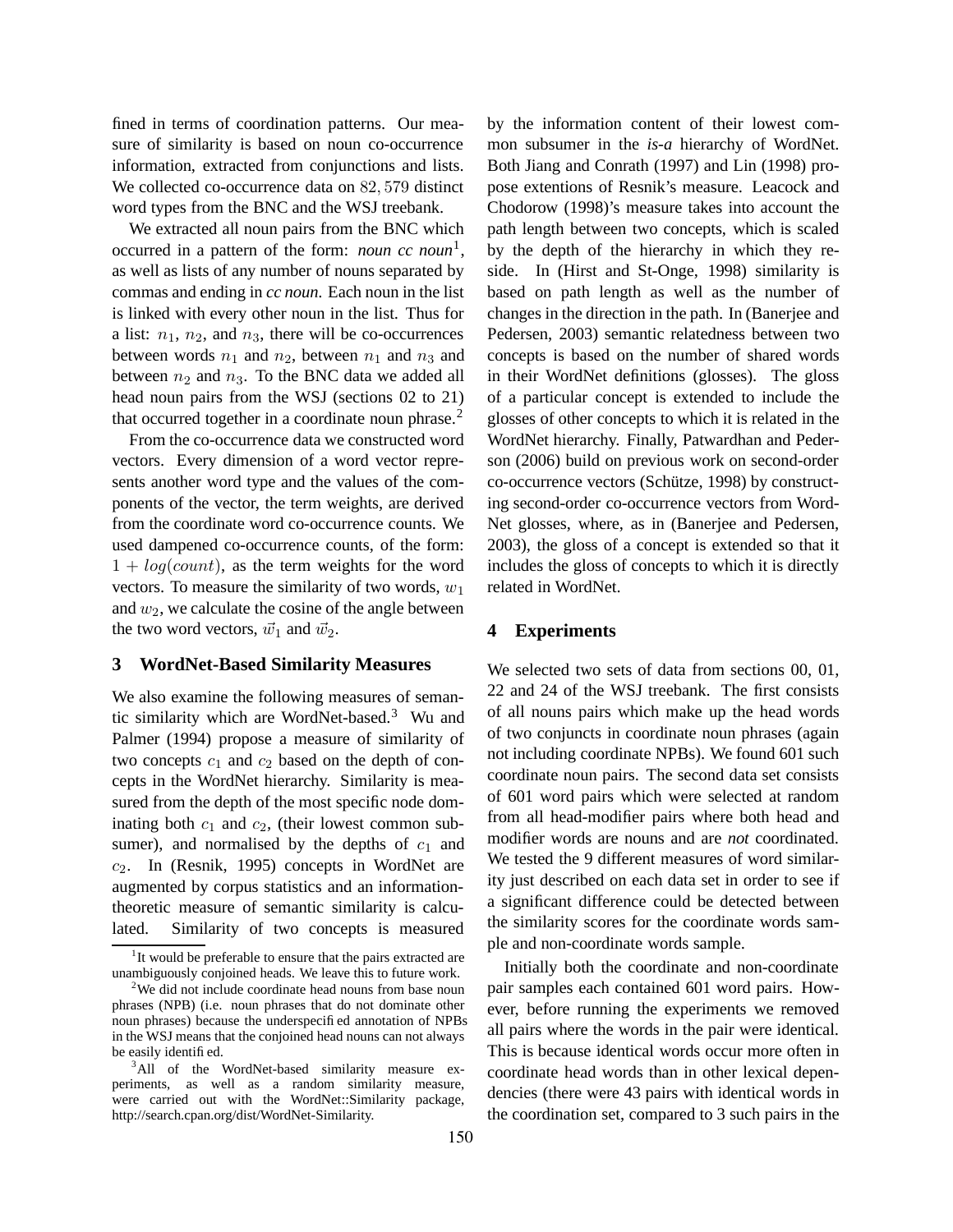| SimTest                         | $n_{coord}$ | $x_{coord}$ | $SD_{coord}$ | $n_{nonCoord}$ | $x_{nonCoord}$ | $SD_{nonCoord}$ | 95% CI          | p-value |
|---------------------------------|-------------|-------------|--------------|----------------|----------------|-----------------|-----------------|---------|
| coordDistrib                    | 503         | 0.11        | 0.13         | 485            | 0.06           | 0.09            | [0.04 0.07]     | 0.000   |
| (Resnik, 1995)                  | 444         | 3.19        | 2.33         | 396            | 2.43           | 2.10            | [0.46 1.06]     | 0.000   |
| (Lin. 1998)                     | 444         | 0.27        | 0.26         | 396            | 0.19           | 0.22            | [0.04 0.11]     | 0.000   |
| (Jiang and Conrath, 1997)       | 444         | 0.13        | 0.65         | 395            | 0.07           | 0.08            | $[-0.01 0.11]$  | 0.083   |
| (Wu and Palmer, 1994)           | 444         | 0.63        | 0.19         | 396            | 0.55           | 0.19            | [0.06 0.11]     | 0.000   |
| (Leacock and Chodorow, 1998)    | 444         | 1.72        | 0.51         | 396            | 1.52           | 0.47            | [0.13 0.27]     | 0.000   |
| (Hirst and St-Onge, 1998)       | 459         | 1.599       | 2.03         | 447            | 1.09           | 1.87            | [0.25, 0.76]    | 0.000   |
| (Banerjee and Pedersen, 2003)   | 451         | 114.12      | 317.18       | 436            | 82.20          | 168.21          | [-1.08 64.92]   | 0.058   |
| (Patwardhan and Pedersen, 2006) | 459         | 0.67        | 0.18         | 447            | 0.66           | 0.2             | $[-0.02, 0.03]$ | 0.545   |
| random                          | 483         | 0.89        | 0.17         | 447            | 0.88           | 0.18            | $[-0.02, 0.02]$ | 0.859   |

Table 1: Summary statistics for 9 different word similarity measures (plus one random measure): $n_{coord}$ and  $n_{nonCoord}$  are the sample sizes for the coordinate and non-coordinate noun pairs samples, respectively;  $\overline{x}_{coord}$ ,  $SD_{coord}$  and  $\overline{x}_{nonCoord}$ ,  $SD_{nonCoord}$  are the sample means and standard deviations for the two sets. The 95% CI column shows the 95% confidence interval for the difference between the two sample means. The p-value is for a Welch two sample two-sided t-test. *coordDistrib* is the measure introduced in Section 2.

non-coordination set). If we had not removed them, a statistically significant difference between the similarity scores of the pairs in the two sets could be found simply by using a measure which, say, gave one score for identical words and another (lower) score for all non-identical word pairs.

Results for all similarity measure tests on the data sets described above are displayed in Table 1. In one final experiment we used a random measure of similarity. For each experiment we produced two samples, one consisting of the similarity scores given by the similarity measure for the coordinate noun pairs, and another set of similarity scores generated for the non-coordinate pairs. The sample sizes, means, and standard deviations for each experiment are shown in the table. Note that the variation in the sample size is due to coverage: the different measures did not produce a score for all word pairs. Also displayed in Table 1 are the results of statistical significance tests based on the Welsh two sample t-test. A 95% confidence interval for the difference of the sample means is shown along with the p-value.

### **5 Discussion**

For all but three of the experiments (excluding the random measure), the difference between the mean similarity measures is statistically significant. Interestingly, the three tests where no significant difference was measured between the scores on the coordination set and the non-coordination set (Jiang and Conrath, 1997; Banerjee and Pedersen, 2003; Patwardhan and Pedersen, 2006) were the three top scoring measures in (Patwardhan and Pedersen,

2006), where a subset of six of the above WordNetbased experiments were compared and the measures evaluated against human relatedness judgements and in a word sense disambiguation task. In another comparative study (Budanitsky and Hirst, 2002) of five of the above WordNet-based measures, evaluated as part of a real-word spelling correction system, Jiang and Conrath (1997)'s similarity score performed best. Although performing relatively well under other evaluation criteria, these three measures seem less suited to measuring the kind of similarity occurring in coordinate noun pairs. One possible explanation for the unsuitability of the measures of (Patwardhan and Pedersen, 2006) for the coordinate similarity task could be based on how context is defined when building context vectors. Context for an instance of the the word *w* is taken to be the words that surround *w* in the corpus within a given number of positions, where the corpus is taken as all the glosses in WordNet. Words that form part of collocations such as *disk drives* or *task force* would then tend to have very similar contexts, and thus such word pairs, from non-coordinate modifier-head relations, could be given too high a similarity score.

Although the difference between the mean similarity scores seems rather slight in all experiments, it is worth noting that not all coordinate head words *are* semantically related. To take a couple of examples from the coordinate word pair set: *work/harmony* extracted from *hard work and harmony*, and *power/clause* extracted from *executive power and the appropriations clause*. We would not expect these word pairs to get a high similarity score. On the other hand, it is also possible that